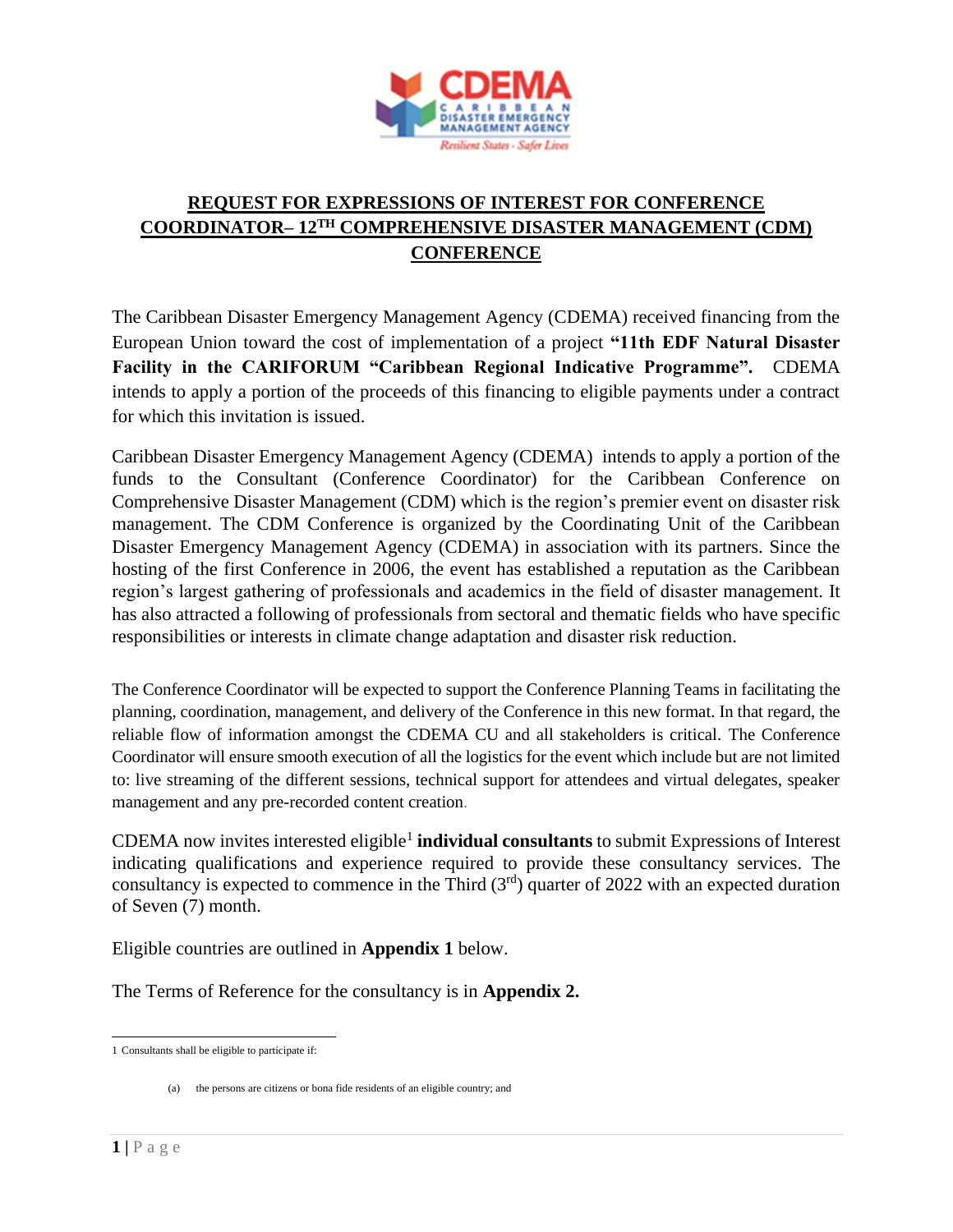

In the assessment of submissions, consideration will be given to qualifications and experience on similar assignments. All information must be submitted in English. CDEMA's policy requires that consultants provide professional, objective, and impartial advice and always hold its interest paramount, without any consideration for future work.

Requests for clarifications may be submitted in writing to [procurement@cdema.org](mailto:procurement@cdema.org) between 09:00 and 16:00 hours Monday to Friday on or before **24th June 2022**.

**Electronic copies** of Expressions of Interest based on the Terms of Reference must be received at [procurement@cdema.org](mailto:procurement@cdema.org) no later than **1 st July 2022**. Please address Expressions of Interest to the address below:

# **ATTENTION:** *REQUEST FOR EXPRESSIONS OF INTEREST FOR CONFERENCE COORDINATOR– 12TH CDM CONFERENCE*

Caribbean Disaster Emergency Management Agency Resilience Way Lower Estate St. Michael Barbados E-mail: **[procurement@cdema.org](mailto:procurement@cdema.org)**

Following the assessment of submissions, the most technically capable and appropriately experienced applicant will be invited to negotiate a contract to provide the consultancy services.

CDEMA reserves the right to accept or reject late applications or to cancel the present invitation partially or in its entirety. CDEMA will not be bound to assign any reason for not engaging the services of any applicant and will not defray any costs incurred by any applicant in the preparation and submission of the Proposal.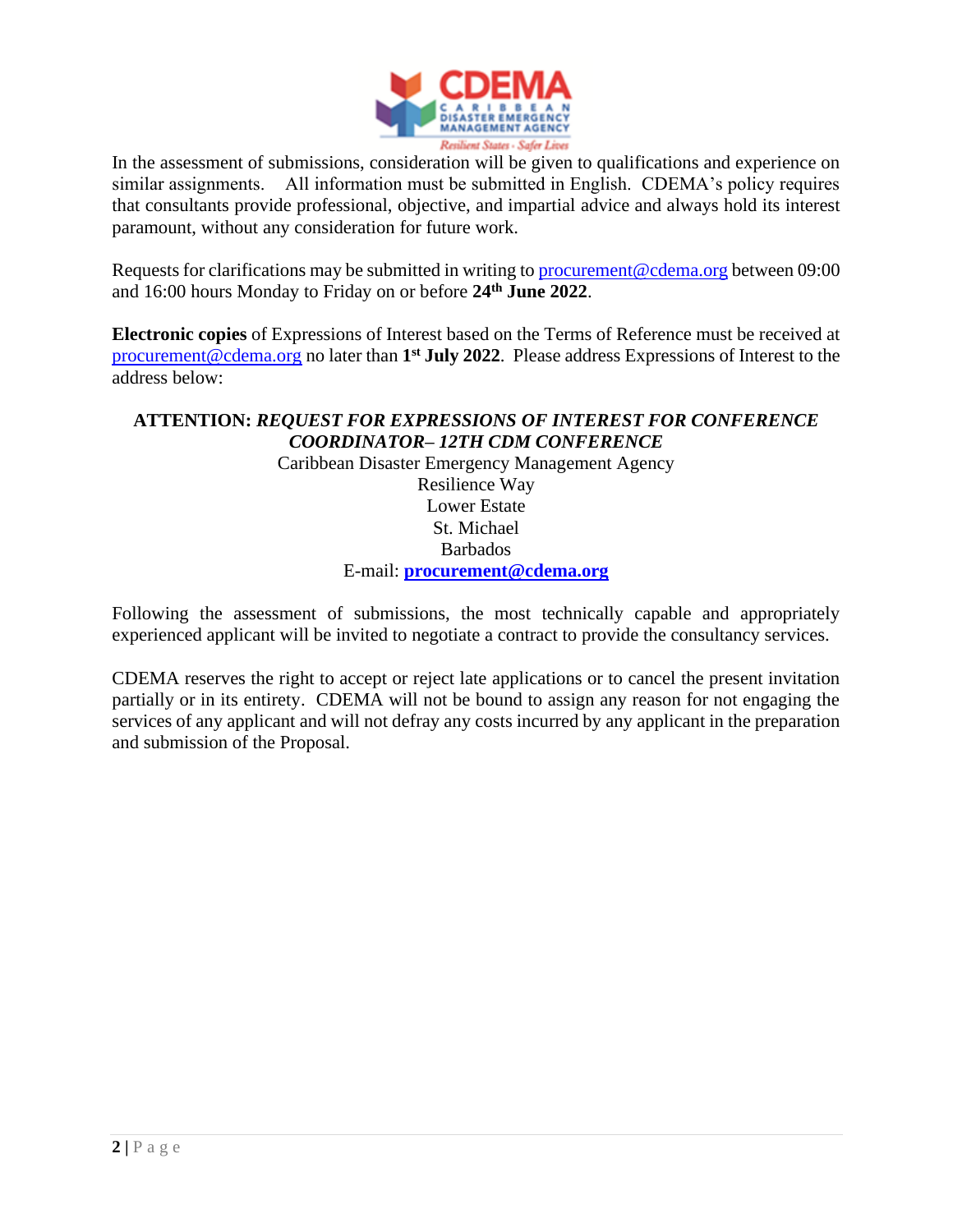

**Appendix 1**

#### **EXTERNAL ACTION FINANCIAL INSTRUMENTS AND EUROPEAN DEVELOPMENT FUND**

# **RULES ON PARTICIPATION IN PROCUREMENT PROCEDURES AND GRANTS**

# **TABLE OF CONTENT**

| <b>PART I: 2014-2020 instruments for external action</b>                                                                                                                                                                                                                                                        | $\overline{2}$ |
|-----------------------------------------------------------------------------------------------------------------------------------------------------------------------------------------------------------------------------------------------------------------------------------------------------------------|----------------|
| 1) DCI, ENI, PI, Greenland and INSC                                                                                                                                                                                                                                                                             | $\overline{2}$ |
| 2) IcSP and EIDHR                                                                                                                                                                                                                                                                                               | 3              |
| $3)$ IPA II                                                                                                                                                                                                                                                                                                     | 3              |
| PART II: Rules on nationality and origin for public procurement,<br>grants and other award procedures financed under the ACP-EC<br>Partnership Agreement, laid down in Annex IV to the latter<br>Agreement as revised by Decision No 1/2014 of the ACP-EU Council<br>of Ministers of 20 June 2014 (2014/428/EU) | 4              |
| Part III: rules on nationality and origin for public procurement,<br>grants and other award procedures for instruments for external<br>action financed under the Overseas Association Decision                                                                                                                  | 5              |
| <b>APPENDICES</b>                                                                                                                                                                                                                                                                                               | 6              |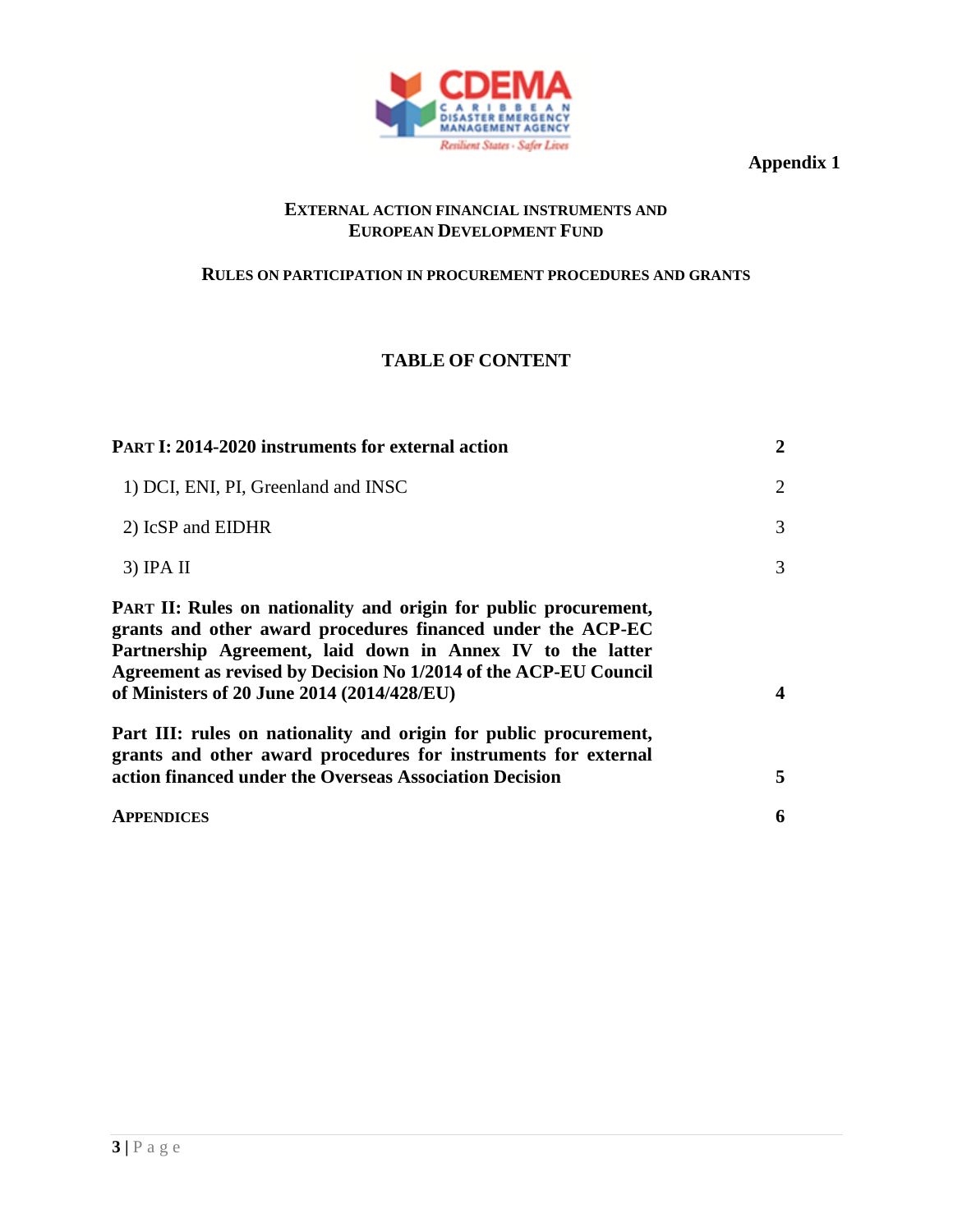

#### **Part I: 2014-2020 instruments for external action**

#### **1) Eligible countries for DCI, ENI , PI, Greenland and INSC** (CIR - Article 9)

Participation in the award of procurement contracts, grants and other award procedures for actions financed under **DCI, ENI** , **PI, Greenland and INSC** for the benefit of third parties shall be open to all natural persons who are nationals of, and legal persons that are effectively established in, one of the following eligible countries/territories/beneficiaries:

- *(a) EU Member States [\(appendix 1\)](#page-7-0)*
- *(b) IPA II beneficiaries (listed in the Annex I of IPA II Instrument [\(appendix 2\)](#page-7-1)*
- *(c) European Economic Area [\(appendix 3\)](#page-7-2)*
- *(d) Developing countries and territories, (included in the OECD-DAC list of ODA recipients2), which are not members of the G20 group3:* 
	- *(i) Least Developed Countries (LDCs) [\(appendix 4\)](#page-7-3)*
	- *(ii) Other Low Income Countries [\(appendix 5\)](#page-7-4)*
	- *(iii) Lower Middle Income Countries and Territories [\(appendix 6\)](#page-7-5)*
	- *(iv) Upper Middle Income Countries and Territories [\(appendix 7\)](#page-8-0)*
- (e) *Overseas Countries and Territories* (OCTs) covered by Council Decision 2013/755/EU of 25 November 2013 on the association of the overseas countries and territories with the European Union [\(appendix 8\)](#page-8-1)
- (f) *Member States of the OECD* [\(appendix 9\)](#page-8-2) are also eligible when contracts are exclusively implemented in a Least Developed Country<sup>4</sup> or in a Highly Indebted Poor Country  $(HIPC)^5$ .
- (g) (i) *Developing countries, as included in the list of ODA recipients, which are members of the G20 group* [\(appendix 10\)](#page-9-0);
	- (ii) *any other countries and territories* (ie. all countries of the world).

<sup>&</sup>lt;sup>2</sup> Please check the DAC List of ODA Recipients, effective for reporting on 2018, 2019 and 2020 flows.

<sup>3</sup> Non eligible G20 Members developing countries are: India, Indonesia, Argentina, Brazil, China, Mexico, South Africa. South Africa will be eligible when the action will be co-financed with the EDF. *Turkey* is also a developing country (upper middle income) G20 Member but is eligible as a *beneficiary listed in the Annex I of* the *IPA II.*

<sup>4</sup> Se[e appendix 4](#page-7-3) for the full list of LDCs.

<span id="page-3-0"></span><sup>&</sup>lt;sup>5</sup> HIPCs are: Afghanistan, Benin, Bolivia, Burkina Faso, Burundi, Cameroon, Central African Republic, Chad, Comoros, Côte d'Ivoire, Democratic Republic of Congo, Ethiopia, Ghana, Guinea, Guinea-Bissau, Guyana, Haiti, Honduras, Liberia, Madagascar, Malawi, Mali, Mauritania, Mozambique, Nicaragua, Niger, Republic of Congo, Rwanda, São Tomé & Príncipe, Senegal, Sierra Leone, Tanzania, The Gambia, Togo, Uganda, Zambia.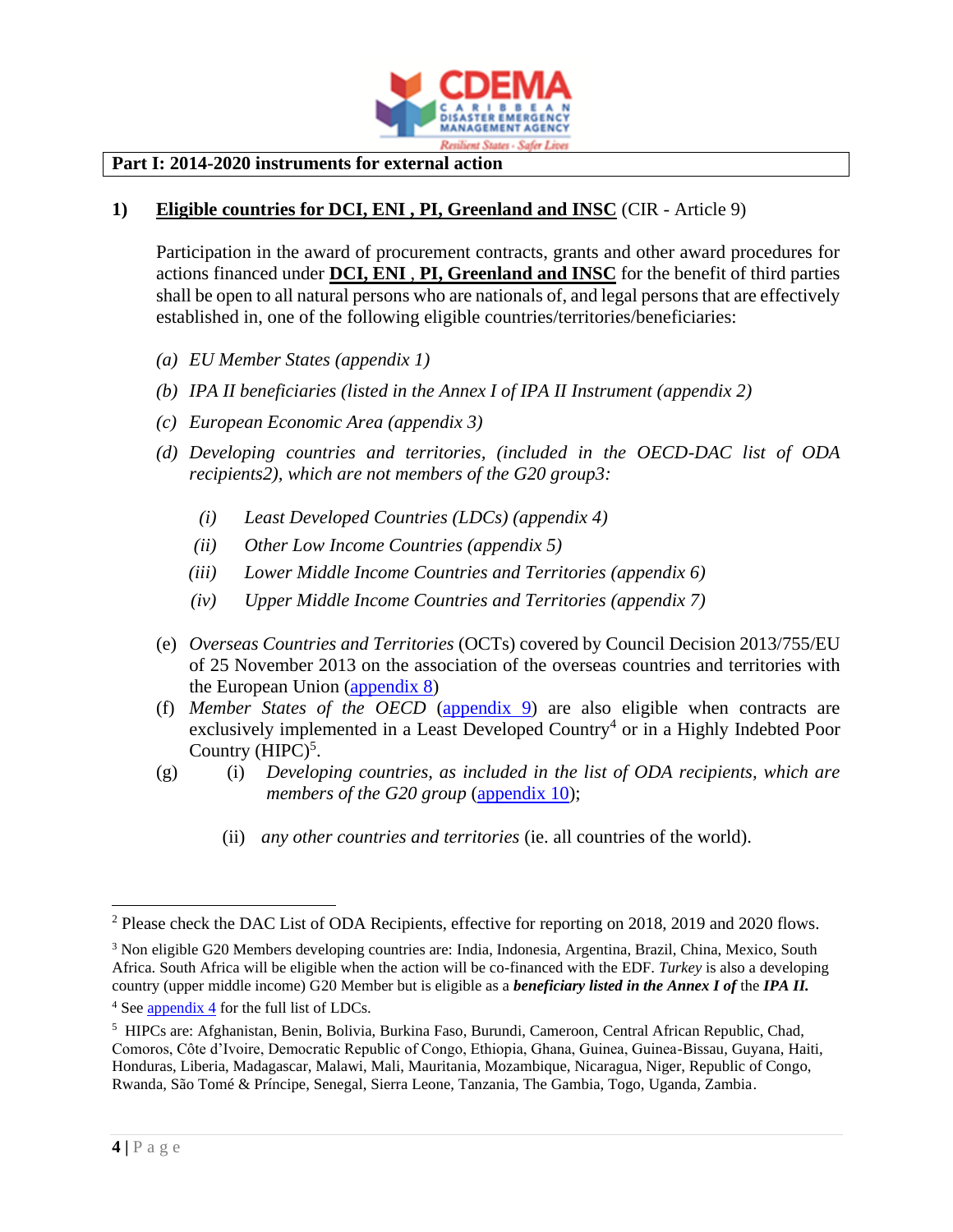

The entities of these countries can only participate in procedures, where the country itself is a beneficary of the action. This can happen in particular, in thematic programmes, programmes financed under the PI or where the success of a regional programme necessitates the participation of the said country.

(h) any countries for which *reciprocal access* to external assistance is established by the Commission.

Currently there are no such countries.

- (i) **for ENI Instrument only:** in addition to the countries/territories/beneficiaries mentioned above that are eligible for ENI, the following countries/territories are also considered eligible for contracts financed under the ENI Instrument:
	- (i) *Partner countries or territories covered by the Instrument* (annex I of the ENI Intrument) [\(appendix 11\)](#page-9-1);
	- (ii) in the case of relevant procedures taking place in the context of the multi-country and cross-border co-operation programmes in which it<sup>6</sup> participates: *the Russian Federation*.
- (j) **For DCI, ENI, PI, Greenland and INSC**: where an agreement on widening the market for procurement of goods or services to which the Union is party applies, the procurement procedures for contracts financed by the budget shall also be open to natural and legal persons established in a third country other than those specified in the basic instruments governing the cooperation sector concerned, under the conditions laid down in that agreement.

### **2) for IcSP and EIDHR (CIR – Article 11)**

*All countries* are eligible for participation in contracts financed under these Intruments that are fully untied without prejudice to the limitations inherent to the nature and the objectives of the action.

#### **3) for IPA II (CIR- Article 10)**

Participation in the award of procurement contracts, grants and other award procedures for actions financed under the CIR **for IPA II** for the benefit of third parties shall be open to all natural persons who are nationals of, and legal persons who are effectively established in, one of the following eligible countries/ territories/beneficiaries:

(a) *EU Member States* [\(appendix 1\)](#page-7-0)

(b) *Beneficiaries listed in the Annex I of the IPA II* [\(appendix 2\)](#page-7-1)

 $6$  In line with the upcoming corrigendum of the CIR, regarding Article 9(1)(b) (OJ L 316, 4.11.2014, p. 69) (FR).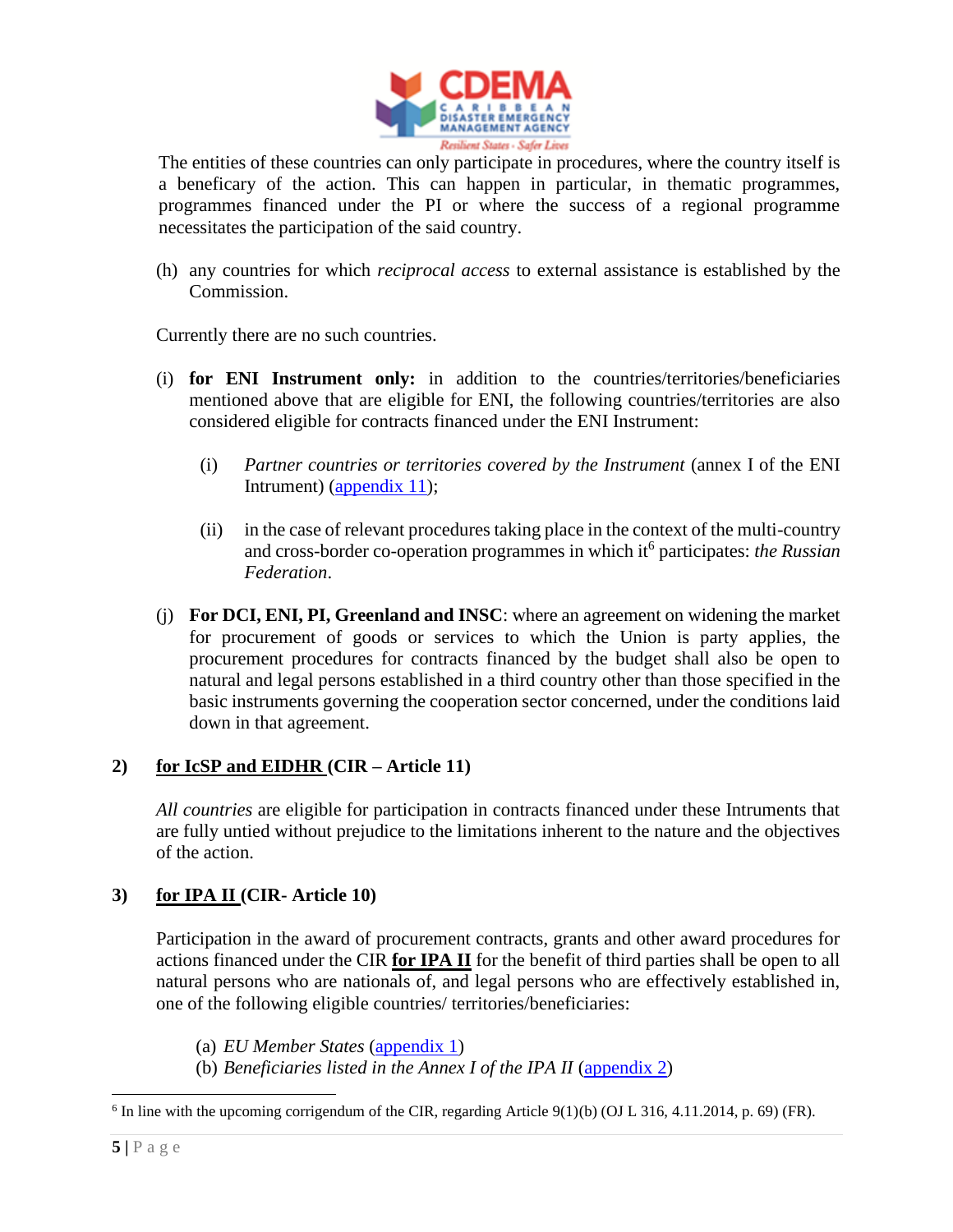

- (c) *European Economic Area* [\(appendix 3\)](#page-7-2)
- (d) *Partner countries and territories covered by ENI Instrument* (annex I of ENI Intrument) [\(appendix 11\)](#page-9-1)
- (e) countries for which Commission has adopted a decision approving the request for *reciprocal access* to external assistance.

Currently there are no such countries.

(f) where an agreement on widening the market for procurement of goods or services to which the Union is party applies, the procurement procedures for contracts financed by the budget shall also be open to natural and legal persons established in a third country other than those specified in the basic instruments governing the cooperation sector concerned, under the conditions laid down in that agreement.

**Part II: Rules on nationality and origin for public procurement, grants and other award procedures financed under the ACP-EC Partnership Agreement, laid down in Annex IV to the latter Agreement as revised by Decision No 1/2014 of the ACP-EU Council of Ministers of 20 June 2014 (2014/428/EU)**

Participation in procedures for the award of procurement contracts or grants financed from the multi-annual financial framework of cooperation under the ACP-EC Partnership Agreement is open to all natural persons who are nationals of, or legal persons who are effectively established in:

- (a) *an ACP State* [\(appendix 12\)](#page-9-2);
- (b) *a Member State of the European Union* [\(appendix 1\)](#page-7-0);
- (c) *Beneficiaries of the Instrument for pre-accession assistance* [\(appendix 2\)](#page-7-1);
- (d) *a Member State of the European Economic Area* [\(appendix 3\)](#page-7-2);
- (e) *Overseas Countries and Territories* [\(appendix 8\)](#page-8-1);
- (f) developing countries and territories, as included in the OECD-DAC list of ODA Recipients, which are not members of the G20 group, without prejudice to the status of the *Republic of South Africa*, as governed by Protocol 3 of the partnership Agreement (appendices  $\frac{4}{5}$ ,  $\frac{6}{5}$  and  $\frac{7}{5}$ ;
- (g) countries for which Commission has adopted a decision approving the request for *reciprocal access* to external assistance in agreement with ACP countries;

Currently there are no such countries.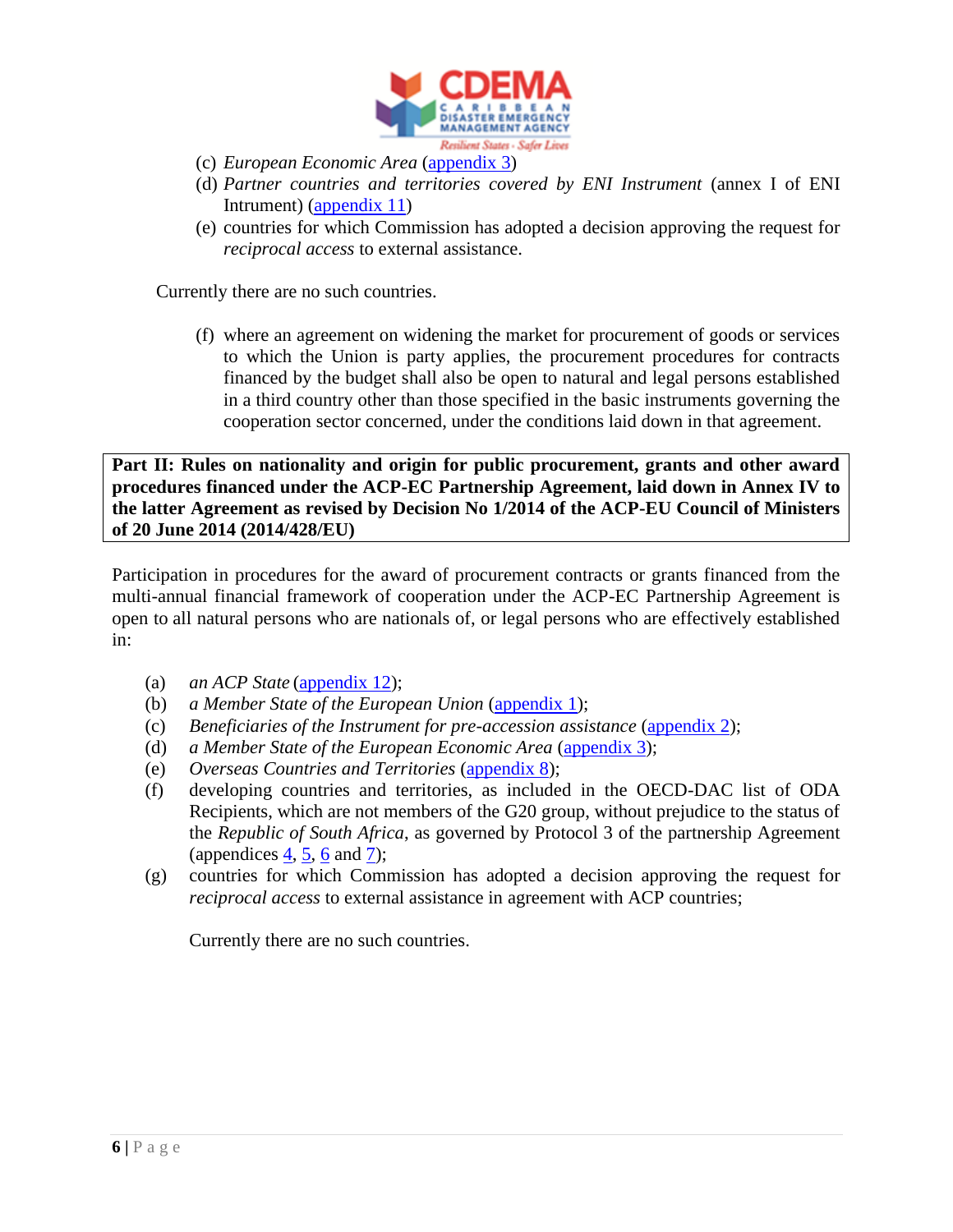

(h) *a Member State of the OECD* [\(appendix 9\)](#page-8-2), in the case of contracts exclusively implemented in a Least Developed Country  $(LDC)^7$  or a Highly Indebted Poor Country  $(HIPC)^8$ .

**Part III: rules on nationality and origin for public procurement, grants and other award procedures for instruments for external action financed under the Overseas Association Decision.**

From the publication of the COUNCIL DECISION 2013/755/EU of 25 November 2013 on the association of the overseas countries and territories with the European Union ('Overseas Association Decision') the following rules are applicable to calls financed under the financial assistance of the EDF:

- 1. Tenderers, applicants and candidates from the following countries and territories shall be eligible to funding under this Decision:
	- (a) *Member States of the European Union* [\(appendix 1\)](#page-7-0)
	- (b) *candidate countries and potential candidates* as recognised by the Union [\(appendix 2\)](#page-7-1)
	- (c) *members of the European Economic Area* [\(appendix 3\)](#page-7-2)
	- (d) *OCTs* [\(appendix 8\)](#page-8-1)
	- (e) developing countries and territories, as included in the OECD-DAC list of ODA Recipients, which are not members of the G-20 group (appendices [4,](#page-7-3) [5,](#page-7-4) [6](#page-7-5) and [7\)](#page-8-0)
	- (f) countries for which *reciprocal access* to external assistance is established by the Commission. Reciprocal access may be granted, for a limited period of at least one year, whenever a country grants eligibility on equal terms to entities from the Union and from OCTs;

Currently there are no such countries.

(g) *Member States of the OECD* [\(appendix 9\)](#page-8-2), in the case of contracts exclusively implemented in a Least Developed Country<sup>9</sup>.

<sup>7</sup> Se[e appendix 4](#page-7-3) for the full list of LDCs.

<sup>&</sup>lt;sup>8</sup> See full list of HIPCs in <u>footnote 4</u>

<sup>&</sup>lt;sup>9</sup> Se[e appendix 4](#page-7-3) for the full list of LDCs.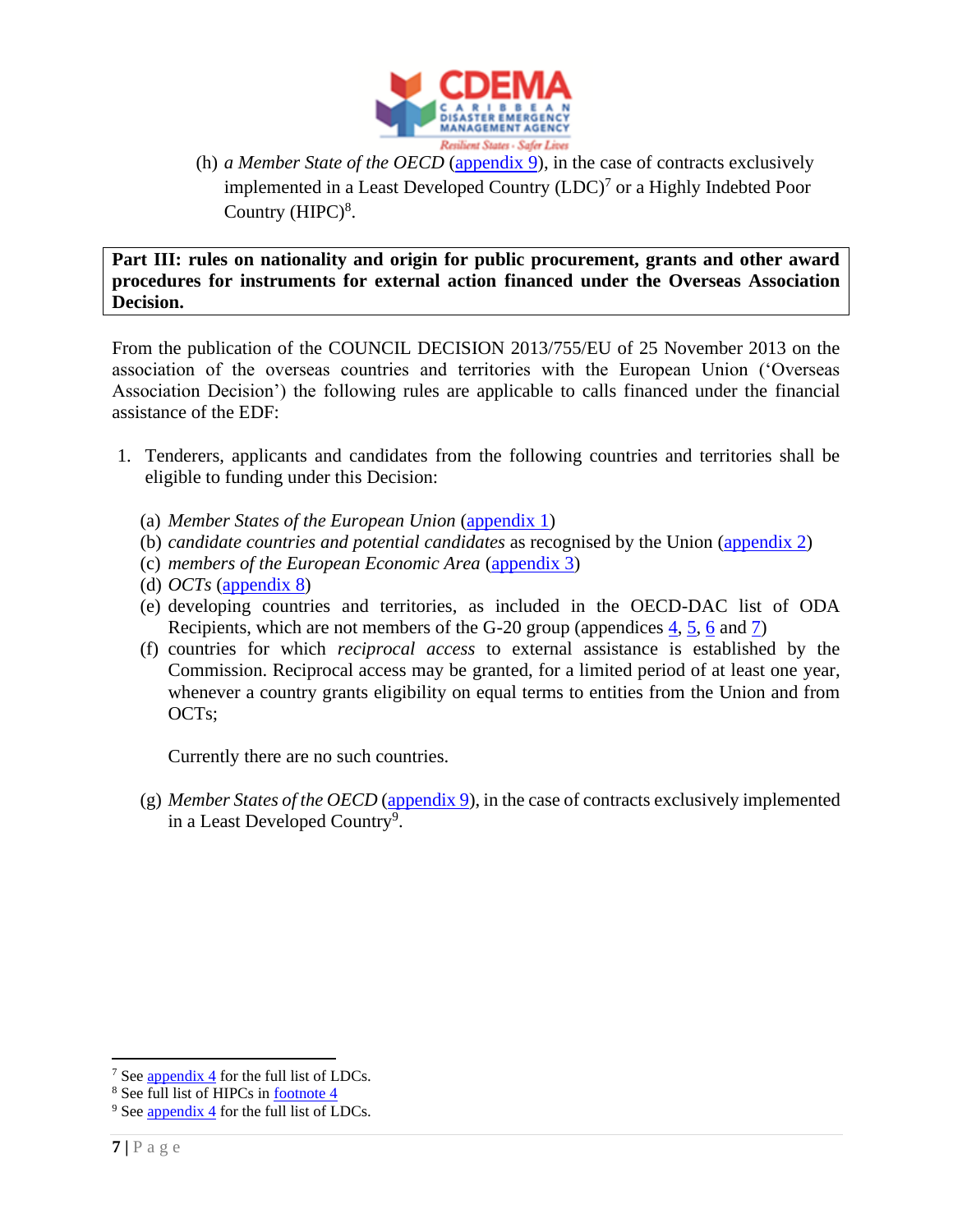

### *APPENDIX 1 :* **EU MEMBER STATES**

<span id="page-7-0"></span>Austria, Belgium, Bulgaria, Czech Republic, Croatia, Cyprus, Denmark, Estonia, Finland, France, Germany, Greece, Hungary, Ireland, Italy, Latvia, Lithuania, Luxembourg, Malta, Netherlands, Poland, Portugal, Romania, Slovakia, Slovenia, Spain, Sweden, United Kingdom $^{10}$ .

### *APPENDIX 2 :* **IPA II BENEFICIARIES**

<span id="page-7-1"></span>Albania, Bosnia and Herzegovina, Kosovo\*, Montenegro, Serbia, Turkey, Republic of North Macedonia.

\* This designation is without prejudice to positions on status, and is in line with UNSCR 1244/1999 and the ICJ Opinion on the Kosovo declaration of independence.

# *APPENDIX 3 :* **EUROPEAN ECONOMIC AREA**

<span id="page-7-3"></span><span id="page-7-2"></span>(only non-EU MS are mentioned) Iceland, Lichtenstein, Norway.

### *APPENDIX 4 :* **LEAST DEVELOPED COUNTRIES**

Afghanistan, Angola, Bangladesh, Benin, Bhutan, Burkina Faso, Burundi, Cambodia, Central African Republic, Chad, Comoros, Democratic Republic of the Congo, Djibouti, Eritrea, Ethiopia, Gambia, Guinea, Guinea-Bissau, Haiti, Kiribati, Lao People's Democratic Republic, Lesotho, Liberia, Madagascar, Malawi, Mali, Mauritania, Mozambique, Myanmar, Nepal, Niger, Rwanda, Sao Tome & Principe, Senegal, Sierra Leone, Solomon Islands, Somalia, Sudan, South Sudan, Tanzania, Timor-Leste, Togo, Tuvalu, Uganda, Vanuatu, Yemen, Zambia.

### *APPENDIX 5:* **OTHER LOW INCOME COUNTRIES**

<span id="page-7-5"></span><span id="page-7-4"></span>Democratic People's Republic of Korea, Zimbabwe.

 $10$  The United Kingdom ceased to be an EU Member State on the 31 of January 2020. Pursuant to the Withdrawal Agreement concluded between the EU and the UK, references to the eligibility of 'Member States' for participation in programmes under the current 2014-2020 MFF and the EDFs also cover the United Kingdom (Article 127(6), Article 137 and Article 152(1) Withdrawal Agreement).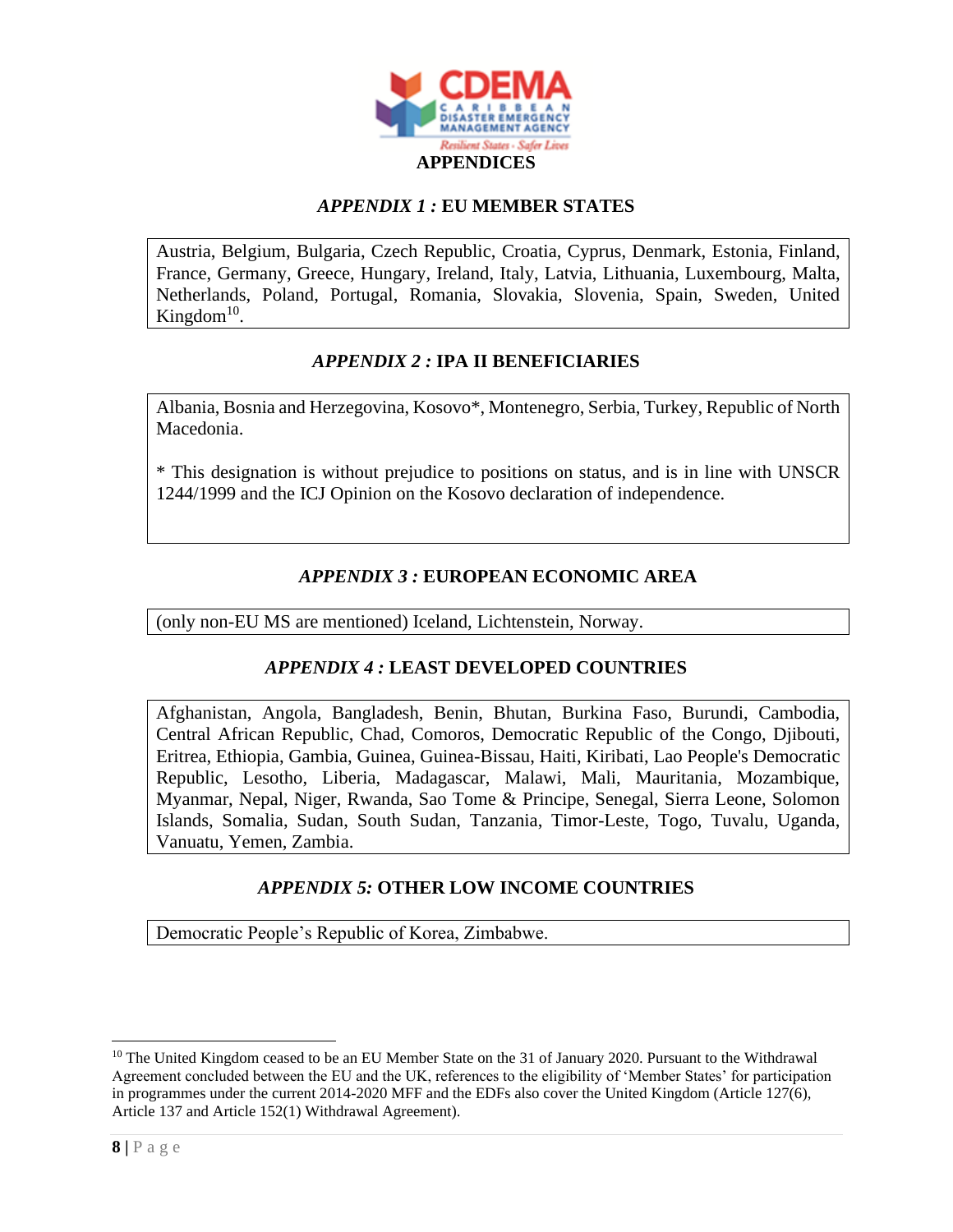

# *APPENDIX 6 :* **LOWER MIDDLE INCOME COUNTRIES AND TERRITORIES**

Armenia, Bolivia, Cabo Verde, Cameroon, Congo, Côte d´Ivoire, Egypt, El Salvador, Eswatini, Georgia, Ghana, Guatemala, Honduras, India, Indonesia, Jordan, Kenya, Kosovo, Kyrgyzstan, Micronesia, Moldova, Mongolia, Morocco, Nicaragua, Nigeria, Pakistan, Papua New Guinea, Philippines, Sri Lanka, Syrian Arab Republic, Tajikistan, Tokelau, Tunisia, Ukraine, Uzbekistan, Vietnam, West Bank and Gaza Strip.

#### <span id="page-8-0"></span>*APPENDIX 7 :* **UPPER MIDDLE INCOME COUNTRIES AND TERRITORIES**

Albania, Algeria, Antigua and Barbuda, Argentina, Azerbaijan, Belarus, Belize, Bosnia and Herzegovina, Botswana, Brazil, China (People's Republic of), Colombia, Costa Rica, Cuba, Dominica, Dominican Republic, Ecuador, Equatorial Guinea, Fiji, Republic of North Macedonia, Gabon, Grenada, Guyana, Iran, Iraq, Jamaica, Kazakhstan, Lebanon, Libya, Malaysia, Maldives, Marshall Islands, Mauritius, Mexico, Montenegro, Montserrat, Namibia, Nauru, Niue, Palau, Panama, Paraguay, Peru, Saint Helena, Saint Lucia, Saint Vincent & the Grenadines, Samoa, Serbia, South-Africa, Suriname, Thailand, Tonga, Turkey, Turkmenistan, Venezuela, Wallis and Futuna.

### *APPENDIX 8 :* **OVERSEAS COUNTRIES AND TERRITORIES<sup>11</sup>**

<span id="page-8-1"></span>Anguilla (UK), Aruba (NL), Bermuda (UK), Bonaire (NL), British Antarctic Territory (UK), British Indian Ocean Territory (UK), British Virgin Islands (UK), Cayman Islands (UK), Curação (NL), Falkland Islands (UK), French Polynesia (FR), French Southern and Antarctic Territories (FR), Greenland (DK), Montserrat (UK), New Caledonia and Dependencies (FR), Pitcairn (UK), Saba (NL), Saint Barthelemy (FR), Saint Helena, Ascension and Tristan da Cunha (UK), Sint Eustatius (NL), Sint Maarten (NL), South Georgia and South Sandwich Islands (UK), St. Pierre and Miquelon (FR), Turks and Caicos (UK), Wallis and Futuna Islands (FR).

### *APPENDIX 9 :* **OECD MEMBER STATES**

<span id="page-8-2"></span>Austria, Belgium, Czech Republic, Denmark, Estonia, Finland, France, Germany, Greece, Hungary, Ireland, Italy, Latvia, Lithuania, Luxembourg, Netherlands, Poland, Portugal, Slovakia, Slovenia, Spain, Sweden, United Kingdom.

Australia, Canada, Chile, Iceland, Israel, Japan, Korea, Mexico, New Zealand, Norway, Switzerland, Turkey, United States of America.

<sup>&</sup>lt;sup>11</sup> OCTs listed in Annex II to the TFEU having special relations with the United Kingdom are covered by the scope of the EU-UK Withdrawal Agreement. Therefore, pursuant to the EU-UK Withdrawal Agreement, Union law as referred to in Articles 137 WA therefore includes the rules on financing of OCTs and eligibility under the current 2014-2020 MFF and the EDFs (Article 3(1)(e), Article 127(6), Article 137 and Article 152(1),(3) Withdrawal Agreement).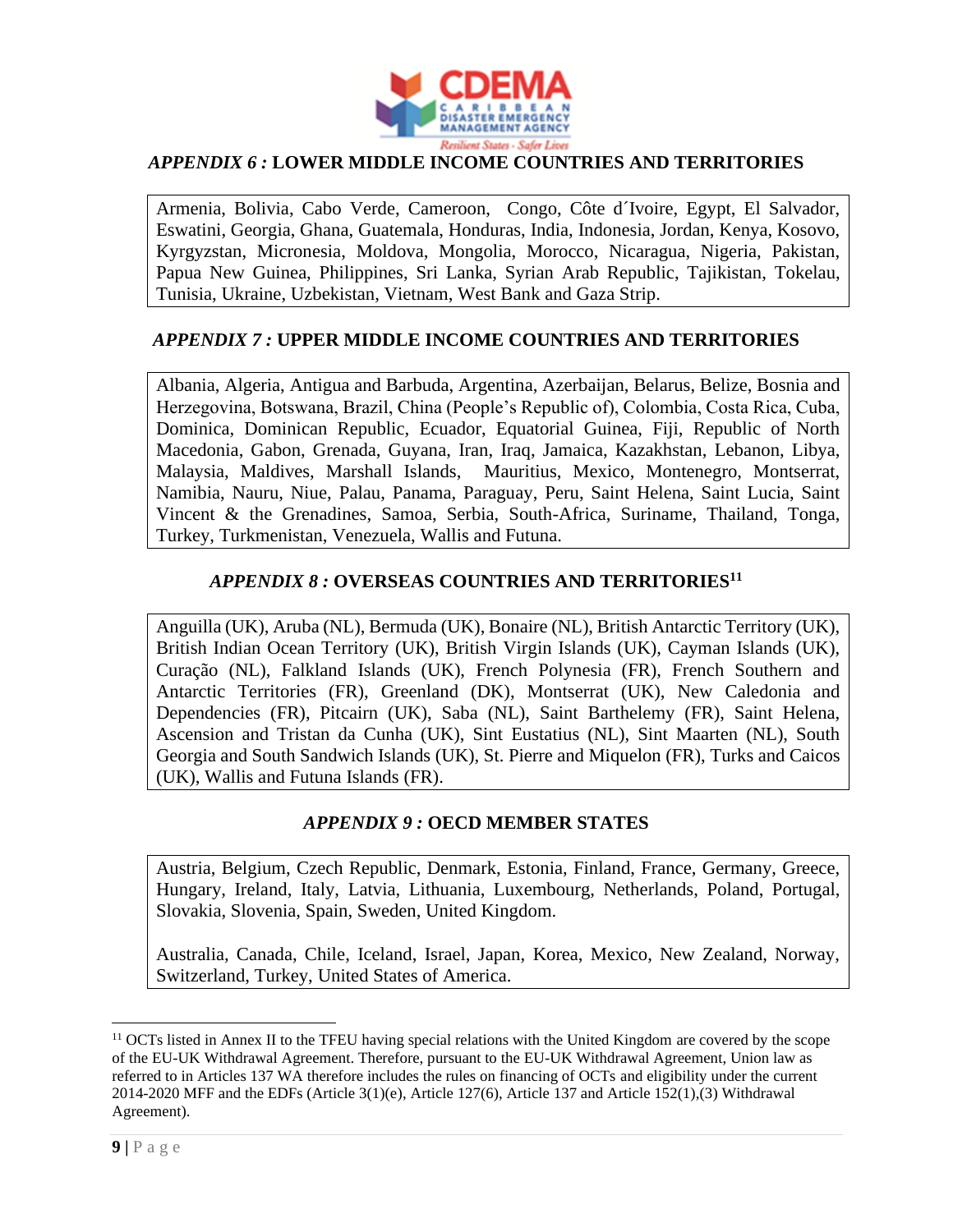

# *APPENDIX 10 :* **G20 MEMBER DEVELOPING COUNTRIES**

<span id="page-9-1"></span><span id="page-9-0"></span>Argentina, Brazil, China, India, Indonesia, Mexico, South-Africa, Turkey.

#### *APPENDIX 11 :* **ENI PARTNER COUNTRIES AND TERRITORIES**

Algeria, Armenia, Azerbaijan, Belarus, Egypt, Georgia, Israel, Jordan, Lebanon, Libya, Republic of Moldova, Morocco, occupied Palestinian territory (oPt), Syria, Tunisia, Ukraine.

### *APPENDIX 12 :* **ACP COUNTRIES\***

#### <span id="page-9-2"></span>**Africa**:

South Africa\*\*, Angola, Benin, Botswana, Burkina Faso, Burundi, Central African Republic, Cameroon, Cabo Verde, Chad, Comoros Islands, Congo, Côte d'Ivoire, Democratic Republic of the Congo, Djibouti, Eritrea, Eswatini, Ethiopia, Gabon, Gambia, Ghana, Guinea, Guinea-Bissau, Equatorial Guinea, Kenya, Lesotho, Liberia, Madagascar, Malawi, Mali, Mauritius, Mauritania, Mozambique, Namibia, Niger, Nigeria, Uganda, Rwanda, Sao Tome and Principe, Senegal, Seychelles, Sierra Leone, Somalia, Sudan, , Tanzania, Togo, Zambia and Zimbabwe.

#### **Caribbean**:

Antigua and Barbuda, Bahamas, Barbados, Belize, Dominica, Dominican Republic, Grenada, Guyana, Haiti, Jamaica, Saint Kitts and Nevis, Saint Lucia, Saint Vincent and the Grenadines, Surinam, Trinidad and Tobago.

#### **Pacific**:

Cook Islands, East Timor, Fiji, Kiribati, Marshall Islands, Micronesia, Nauru, Niue, Palau, Papua New Guinea, the Solomon Islands, Western Samoa, Tonga, Tuvalu, Vanuatu.

- \*\* While natural and legal persons established in South Africa are eligible to participate in procedures financed by the  $10^{th/11}$ <sup>th</sup> EDF, South Africa cannot be a beneficiary of contracts financed by the  $10^{th}/11^{th}$  EDF.
- \* Cotonou Partnership Agreement of 23 June 2000 (as amended by the provisional application of Decision No 1/2000 of the ACP-EC Council of Ministers of 27 July 2000, Decision No 1/2000 of the ACP-EC customs cooperation committee of 18 October 2000, Decision No 1/2001 of the ACP-EC customs cooperation committee of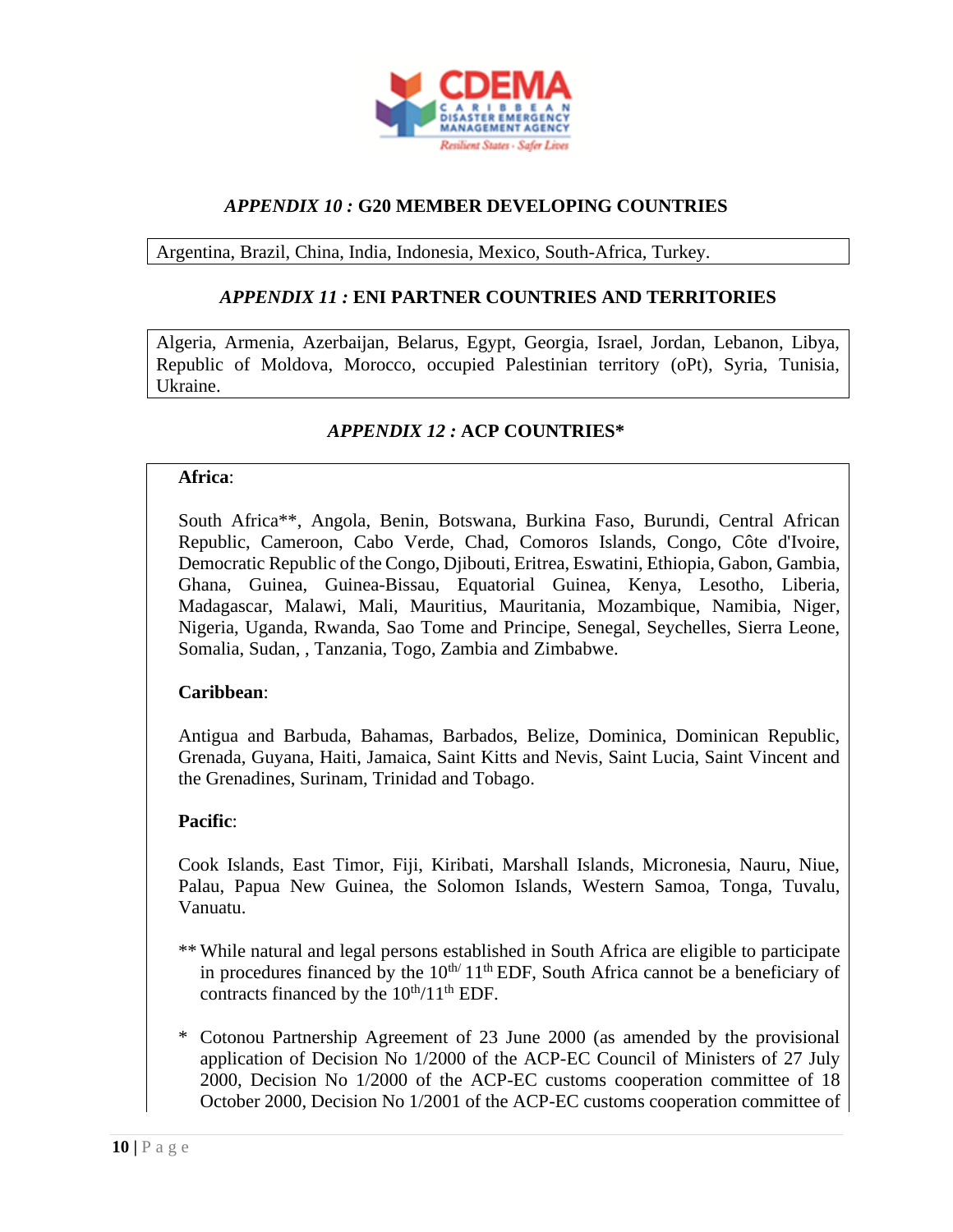

20 April 2001, Decision No 2/2001 of the ACP-EC customs cooperation committee of 20 April 2001, Decision No 3/2001 of the ACP-EC customs cooperation committee of 10 May 2001, Decision No 4/2001 of the ACP-EC customs cooperation committee of 27 June 2001, Decision No 5/2001 of the ACP-EC customs cooperation committee of 7 December 2001, Decision No 2/2002 of the ACP-EC customs cooperation committee of 28 October 2002, Decision No 1/2003 of the ACP-EC Council of Ministers of 16 may 2003, Council Decision (EC) of 19 December 2002, Decision No 1/2004 of the ACP-EC Council of Ministers of 6 may 2004, Decision No 2/2004 of the ACP-EC customs cooperation committee of 30 June 2004 and Decision No 4/2005 of the ACP-EC customs cooperation committee of 13 April 2005).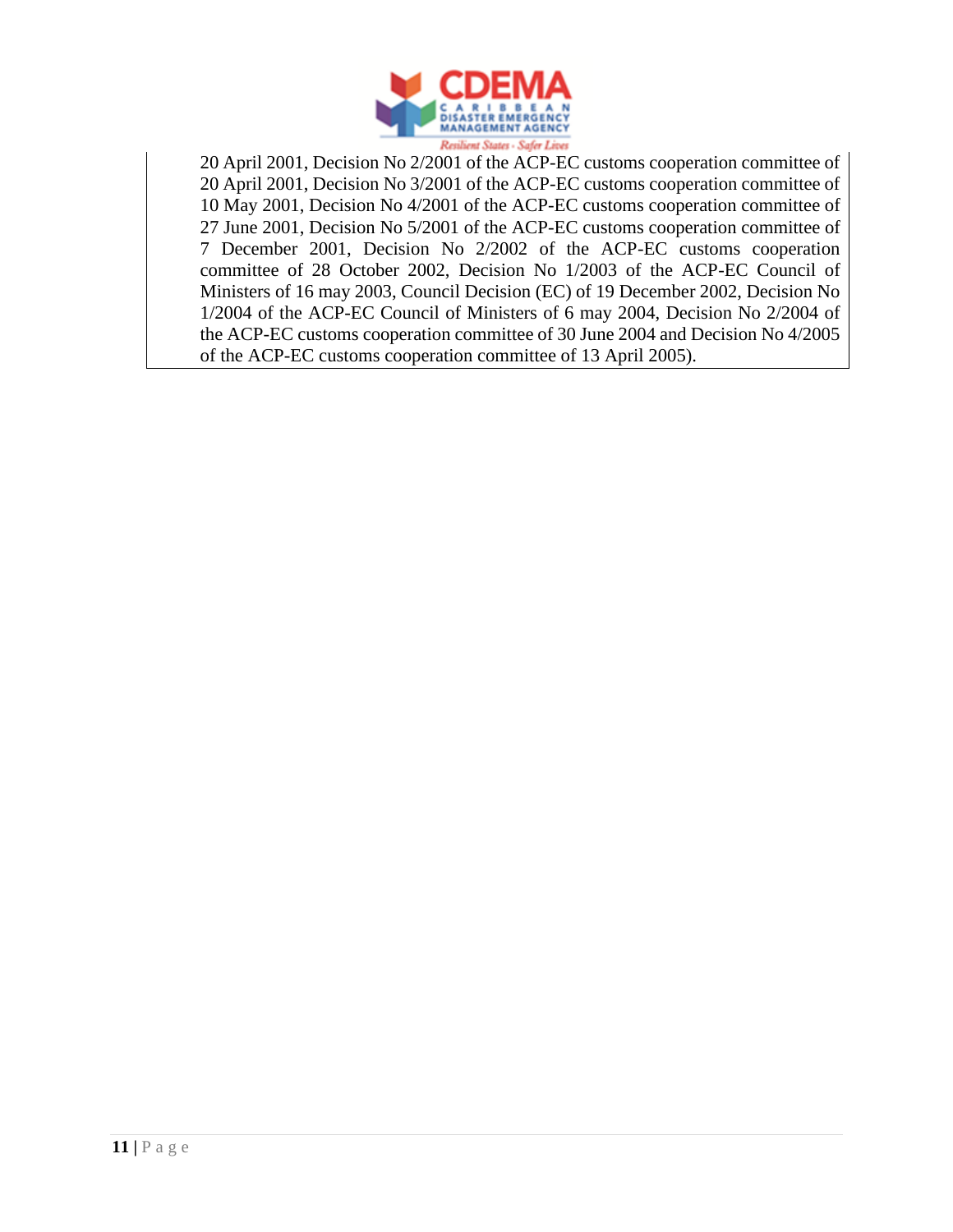

**Appendix 2**

# **TERMS OF REFERENCE CONFERENCE COORDINATOR– 12th CDM CONFERENCE**

# **1.0 Background and Justification**

The Caribbean Conference on Comprehensive Disaster Management (CDM) is the region's premier event on disaster risk management. The CDM Conference is organized by the Coordinating Unit of the Caribbean Disaster Emergency Management Agency (CDEMA) in association with its partners. Since the hosting of the first Conference in 2006, the event has established a reputation as the Caribbean region's largest gathering of professionals and academics in the field of disaster management. It has also attracted a following of professionals from sectoral and thematic fields who have specific responsibilities or interests in climate change adaptation and disaster risk reduction.

Comprehensive Disaster Management (CDM) is the Caribbean brand of Disaster Risk Management. Promoted and being advanced throughout the region, CDM contributes to the Sendai Framework for Disaster Risk Reduction 2015-2030, a blueprint for global actions in Disaster Risk Reduction. The Conference is the regional platform for dialogue on progress and challenges, good practice, sharing ongoing research and strategic actions for charting the way forward for the advancement of CDM in the Caribbean.

The CDM Conference has traditionally been a five-day event and was initially hosted annually. It was first held in Barbados in the years 2006 to 2008; in Jamaica from 2009 to 2010; in Trinidad & Tobago in 2011 and again in Jamaica in 2012 and 2013. In 2013 it was agreed with stakeholders that the CDM conference would be a biennial event that will promote reporting on results on CDM implementation at the national, regional and sectoral levels. Each conference was convened in collaboration with the National Disaster Office (NDO) of the named host country. The Conference has, over the years, showcased best practices emerging from CDEMA's Participating States (PS). The conference has also provided professional development for DRM Practitioners, Planners, Environmental Scientist, among others, within CDEMA Participating States and beyond; engaged niche groups/sectors in the DRM dialogue e.g. physical planners, meteorological services, the political directorate and Ministries of Finance; and also facilitated inter-stakeholder exchanges/networking and "birthed" new policy ideas.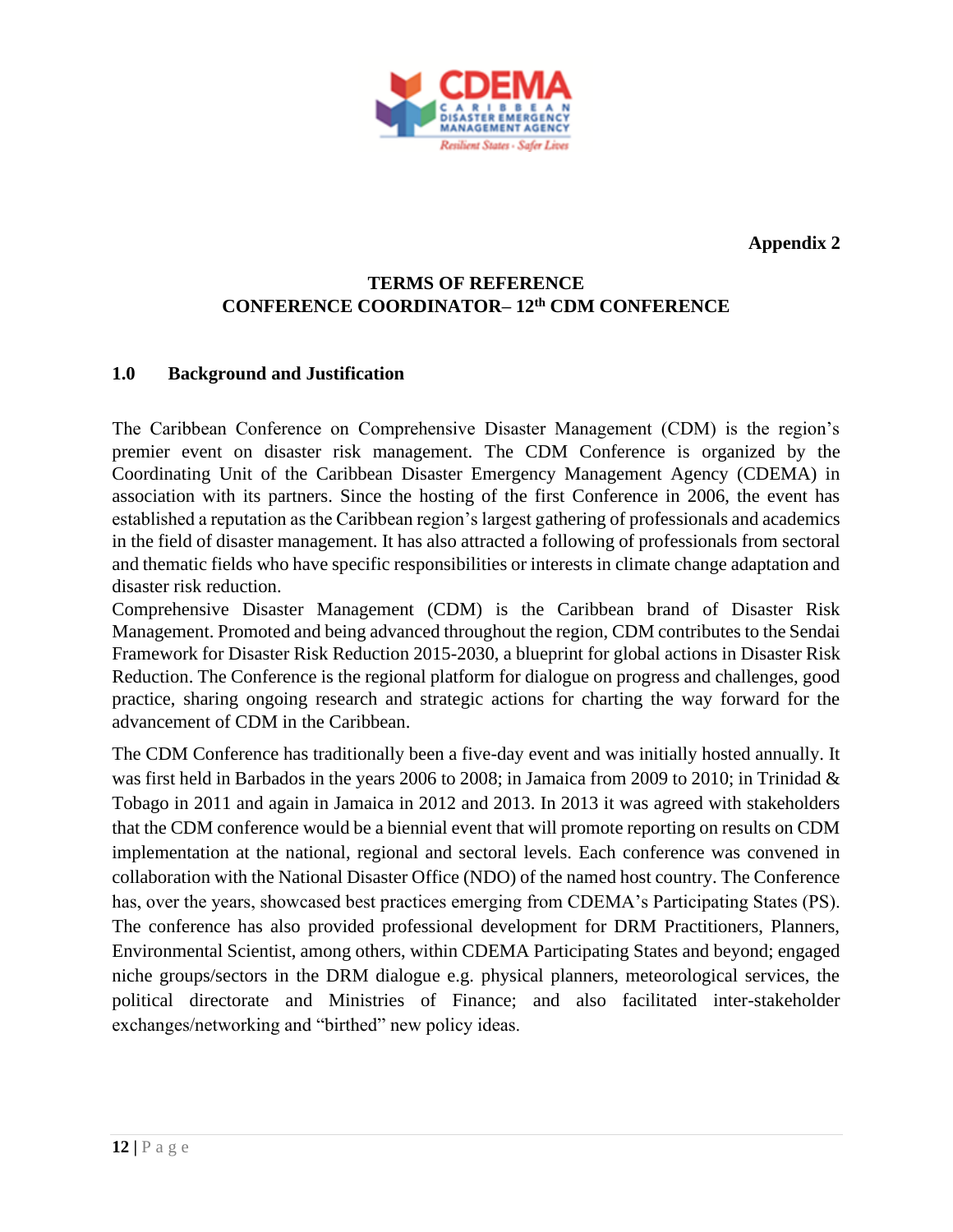

The Conference has had buy-in from various partners and donor agencies over the years and it is anticipated that, in addition to its existing partners, new cohorts will be invited to join in contributing to the staging of this annual event.

The Conference is organized internally at the CDEMA CU by a Strategic Planning Committee, chaired by the Executive Director or the Planning and Business Development Manager and is implemented along three areas  $-$  (i) logistics, (ii) conference programme development and (iii) conference events. There is also a Conference Programme Committee which has the responsibility of facilitating the development of the CDM conference programme and supporting its delivery. Membership of the Conference Programme Committee includes internal CDEMA CU staff, a CDEMA Participating State Representative, a disaster risk management practitioner, and nominees from the CDM CHC. Other partners and agencies can be co-opted as necessary.

# **2.0 PURPOSE**

In light of the COVID-19 Pandemic, the delivery of the  $12<sup>th</sup>$  CDM Conference will he held as a hybird event for the first time during the period December 5-9, 2022

The Conference Coordinator will be expected to support the Conference Planning Teams in facilitating the planning, coordination, management and delivery of the Conference in this new format. In that regard, the reliable flow of information amongst the CDEMA CU and all stakeholders is critical. The Conference Coordinator will ensure smooth execution of all the logistics for the event which include but are not limited to: live streaming of the different sessions, technical support for attendees and virtual delegates, speaker management and any pre-recorded content creation.

# **3.0 FUNCTIONAL RELATIONSHIPS**

Works under the direction of the Planning and Business Development Manager. The Conference Coordinator will also be expected to liaise closely with the internal CDEMA CDM Conference Coordinator, Chair of the Conference Programming Committee, Communications and Public Relations Specialist, the Conference Chair, the virtual platform provider, other members of the Planning Team and other relevant stakeholders.

### **4.0 SCOPE OF WORKS**

The Conference Coordinator will be required to: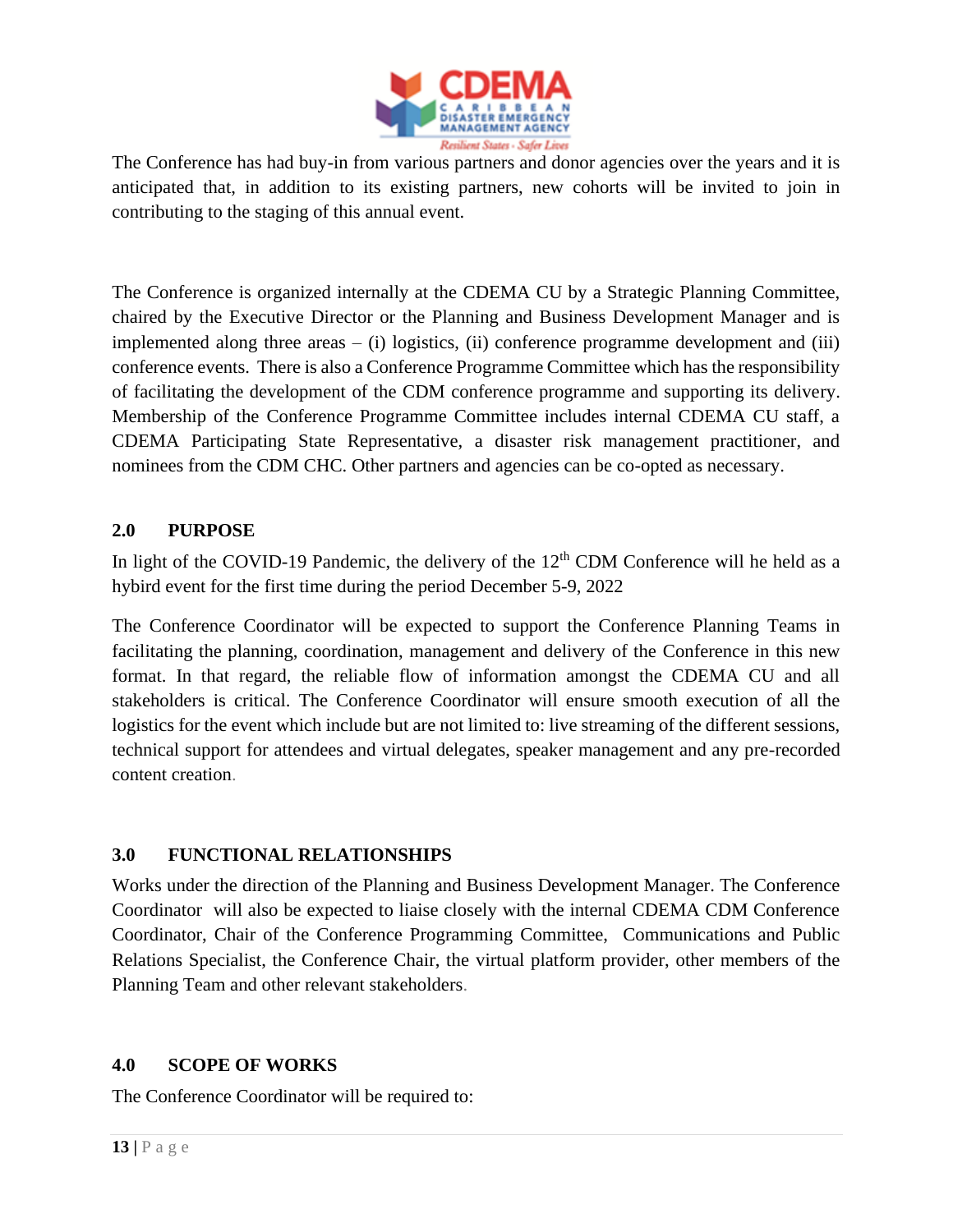

#### 4.1 **Conference Planning Activities**

- 4.1.1 Attend meetings of the CDM Conference 2022 Sub Committees, prepare accurate summary of discussions with key action points as well as circulate documents as required
- 4.1.2 Support the Planning and Business Development Manager in the preparation of progress reports for the CDM Conference Strategic Planning Committees
- 4.1.3 Support the Conference Programming Committee in the design of the conference sessions for online/hybrid delivery
- 4.1.4 Update the draft Conference concept and plan, including the schedule and resource requirements informed by the indicated Conference dates and theme
- 4.1.5 Provide technical inputs to the agenda and methodology ensuring that the expected outcomes will be achieved.
- 4.1.6 Serve as Session Lead for selected Technical and Special Session
- 4.1.7 Serve as Session Support for selected Technical and Special Sessions
- 4.1.8 Support the event preparations, including developing and disseminating conference correspondence to sponsors, delegates, speakers and presenters and undertake follow up as required.
- 4.1.9 Coordinate with the relevant team members for the timely availability and dissemination of conference materials and documents online as required
- 4.1.10 Support the process for management of abstracts from submission through to programme development
- 4.1.11 Provide guidance on conference website design and content management
- 4.1.12 Support the development of the conference content calendar and posting of content
- 4.1.13 Work with relevant team members to ensure that event content and session links are uploaded on the virtual event platform.
- 4.1.14 Prepare relevant budgets for the Conference.
- 4.1.15 Liaise with the Communication and Public Relations Specialist, CDEMA CU to ensure all branding requirements are met and provide counsel on the social media content and strategy.
- 4.1.16 Issue invitations with the approved programme details to all confirmed participants, including event moderators/facilitators, speakers and panel members, and follow up on invitations with reminders and manage any enquiries
- 4.1.17 Ensure that all resource persons who will serve as the keynote speakers, panel members and facilitators/moderators have all the relevant information and are technically well equipped for their roles.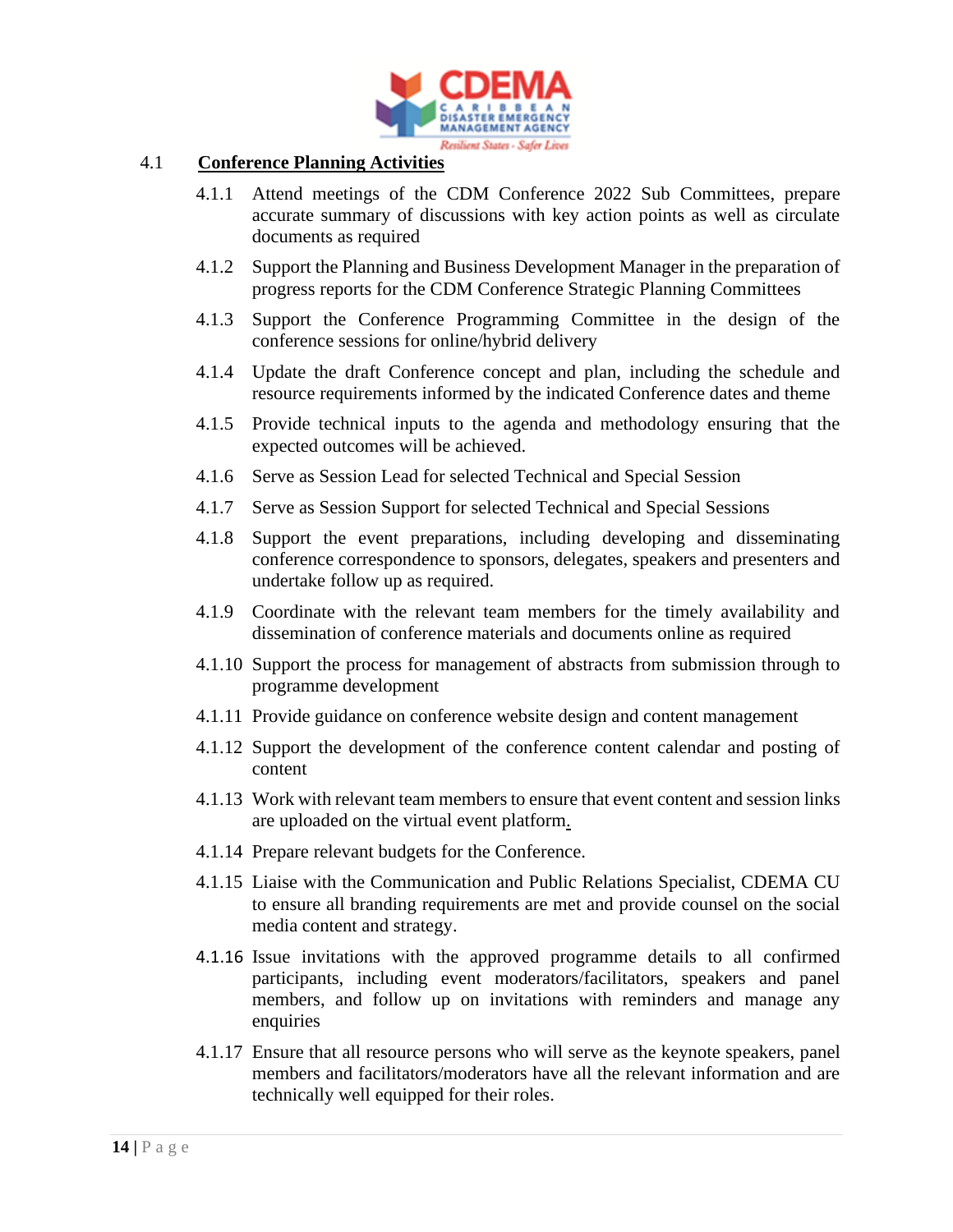

- 4.1.18 Liaise with ICTD to conduct a pre-test session with to assess whether the platform meets the conference needs
- 4.1.19 Liaise with the virtual platform provider to arrange for recording presentations remotely prior to the event and be prepared to play the recording if a presenter is unable to present live on the day of the conference
- 4.1.20 Liaise with the virtual platform provider to ensure that all final recordings are shared digitally.
- 4.1.21 Design and administer the Conference Evaluation.

### **4.2 OUTPUTS/DELIVERABLES**

The Conference Coordinator will be required to provide support to the PDDM as detailed below to ensure the smooth hosting of the Conference. The Conference Coordinator will be required to participate in weekly meetings with the PDBM and to submit written fortnightly progress reports.

### **4.2.1 Before Conference Activities**

4.2.1.1 Attend the Strategic and Programming planning sessions for the CDM Conference.

4.2.1.2 Update the draft Conference concept and plan, including the schedule and resource requirements informed by the indicated Conference dates and theme.

4.2.1.3 Provide technical and administrative backstopping to development of the concepts for the Conference sessions of the event, as agreed by the planning committee.

4.2.1.4 Liaise with all speakers, presenters, panel members,

moderators/facilitators to ensure that they are available either in person or with a reliable internet connection in an appropriate location and are well briefed on how to use the platform or tools.

### **4.2.2 During Conference Activities**

4.2.2.1 Oversee the livestream of the virtual conference in collaboration with the ICTD and the virtual platform provider

4.2.2.2 Support all virtual conference participants in case they have difficulties joining any of the sessions

4.2.2.3 Monitor actual participation during all sessions of the virtual conference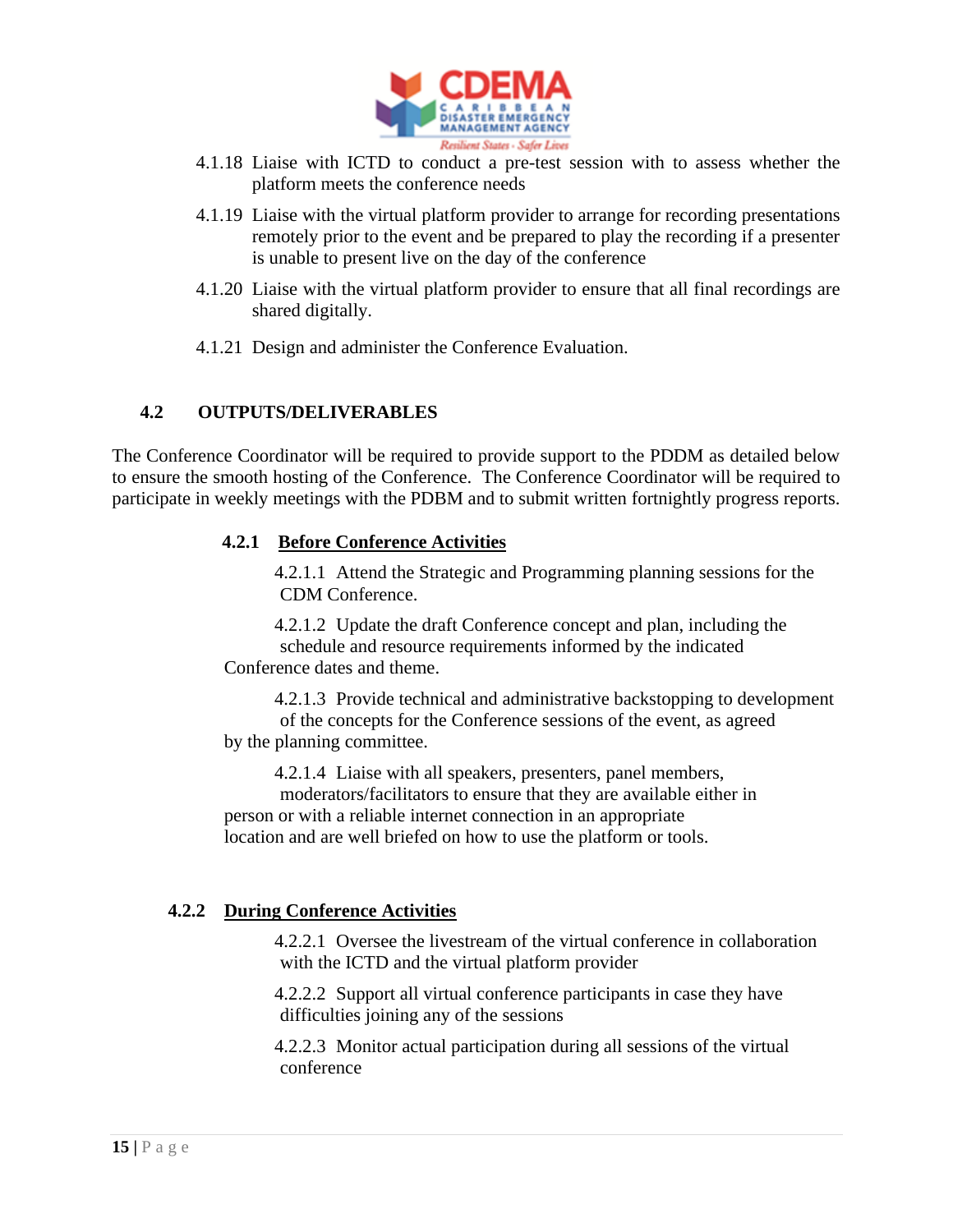

4.2.2.4 Participate in any daily briefings during the Conference and discuss any lessons learned/challenges with the Planning committee.

# **4.2.3 After the Conference**

4.2.3.1 Send out thank you and appreciation messages to all participants and sponsors

4.2.3.2 Collate the data from the 2022 Conference evaluation forms as an input to inform the evaluation process

4.2.3.3 Attend debriefing meetings as required

4.2.3.4 Prepare a post-event report to include *inter alia,* number and type of participants, what worked well and what did not, a summary of the feedback received from participants, outputs from the conference and recommendations for future events.

#### **5.0 CONDITIONS**

- **5.1** Institutional support will be provided through documented rules and regulations, general policy guidelines and through access to available relevant information resources and facilities as required
- **6.0 Duration: Seven (7) months (**To be agreed during negotiations)

#### **7.0 Qualifications and Experience**

- **7.1** A Bachelor's Degree in Communications, Public Relations, Marketing, Events Management or any related field.
- **7.2** At least 3 years' experience in event planning and management
- **7.3** Experience in organising and coordinating fully virtual events with an international audience
- **7.4** Proven experience in organising, coordinating and managing corporate seminars, summits and fora.
- **7.5** Demonstrated evidence of undertaking consultations and engagement with stakeholders to understand needs and priorities